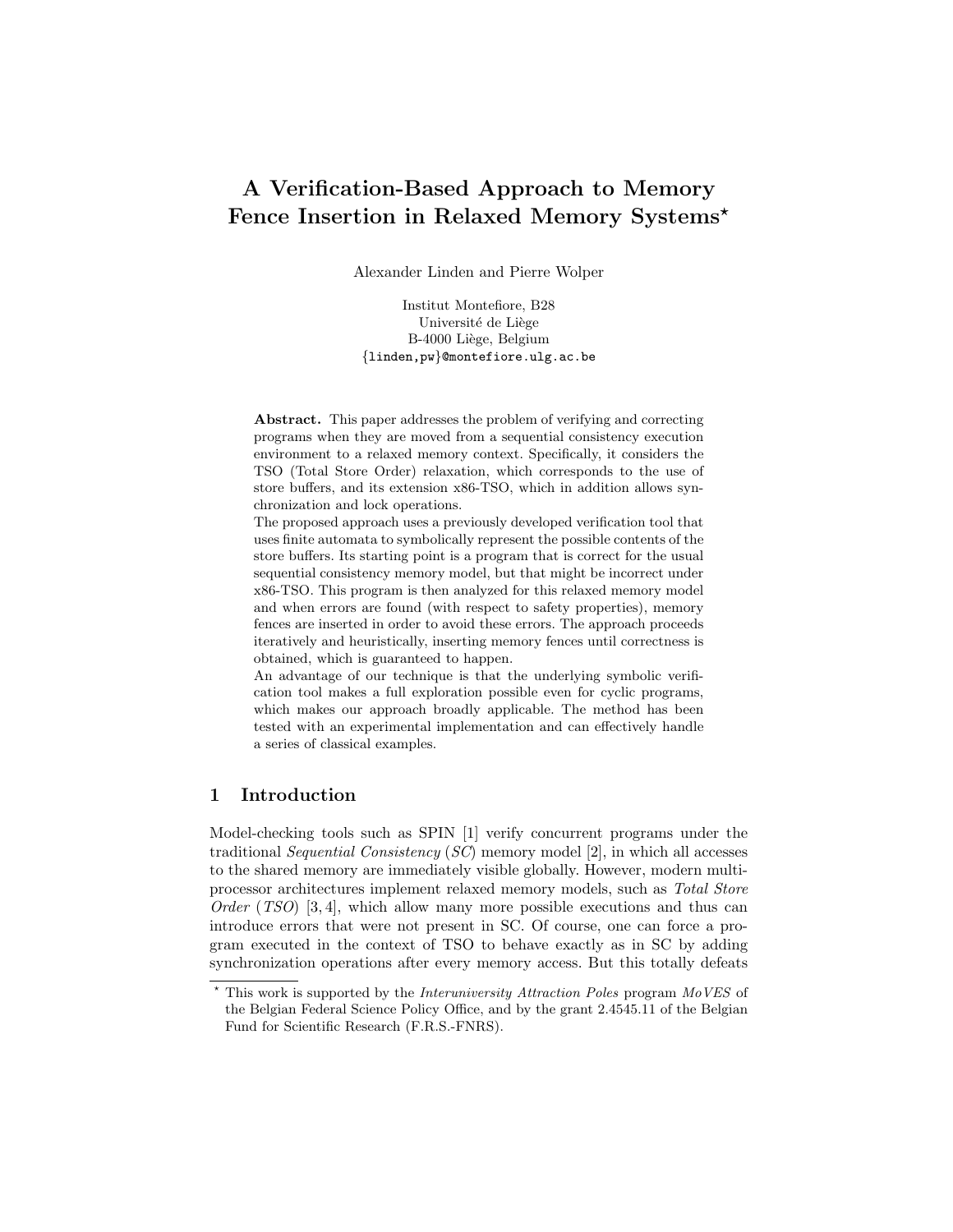the performance advantage that is precisely the motivation for implementing relaxed memory models, rather than SC. Thus, when moving a program to an architecture implementing a relaxed memory model (which includes most current multi-core processors), it is essential to have tools to help the programmer check if correctness is preserved and, if not, to minimally introduce the necessary synchronization operations.

Processor vendors do not publish formal definitions of the memory models their products implement, but rather document the memory model by describing sets of typical behaviors. This is not sufficient for building verification tools, but the problem has been well studied and quite simple models that cover the behaviors that can be seen in actual processors have been defined. These models can be axiomatic, giving constraints that characterize the possible behaviors, or operational, giving a program like description of the relaxed memory system. The model we will use is TSO [3, 4], and its extension  $x86-TSO$  [5], which covers the possible behaviors of many current processors. In x86-TSO, just as in TSO, writes are buffered, and each processor can read its last buffered values before these become globally visible. In addition, x86-TSO includes a memory barrier instruction (memory fence) that can be used for synchronization, as well as a global lock allowing atomic operations on the shared memory. The operational model of x86-TSO is quite natural: each process writes to its own buffer from which it can also read, writes being nondeterministically committed to main memory.

Based on these models, several verification approaches and tools for concurrent programs executed under relaxed memory models have been developed. In [6], we proposed a technique that incorporates the TSO store buffers into the model and uses finite automata to represent the possibly infinite set of possible contents of these buffers. This representation coupled with acceleration techniques similar to those proposed in [7], as well as with the sleep-sets partial-order reduction techniques [8], allows a full exploration of the state space of programs, including cyclic programs. Other work on this topic includes [9], which proceeds by detecting behaviors that are not allowed by SC but might occur under TSO (or PSO (Partial Store Order) [4]). This is done by only exploring SC interleavings of the program, and by using explicit store buffers. The more theoretical work presented in [10] uses results about systems with lossy fifo channels to prove the decidability of reachability under TSO with respect to unbounded store buffers, but the undecidability of repeated reachability. Other approaches to verification, with respect to relaxed memory models, adopt the axiomatic definition of these models and exploit SAT-based bounded model checking [11, 12], which of course pushes handling cyclic programs or unbounded buffers beyond their reach. Finally, [13] proposes an approach based on SPIN that uses a Promela model with (bounded) explicit queues and an explicit representation of the dependencies on memory accesses that are implied by the relaxed model RMO (Relaxed Memory Order) [4].

This paper focuses on porting a program, verified under SC to x86-TSO, while preserving its safety properties. The approach is based on the verifica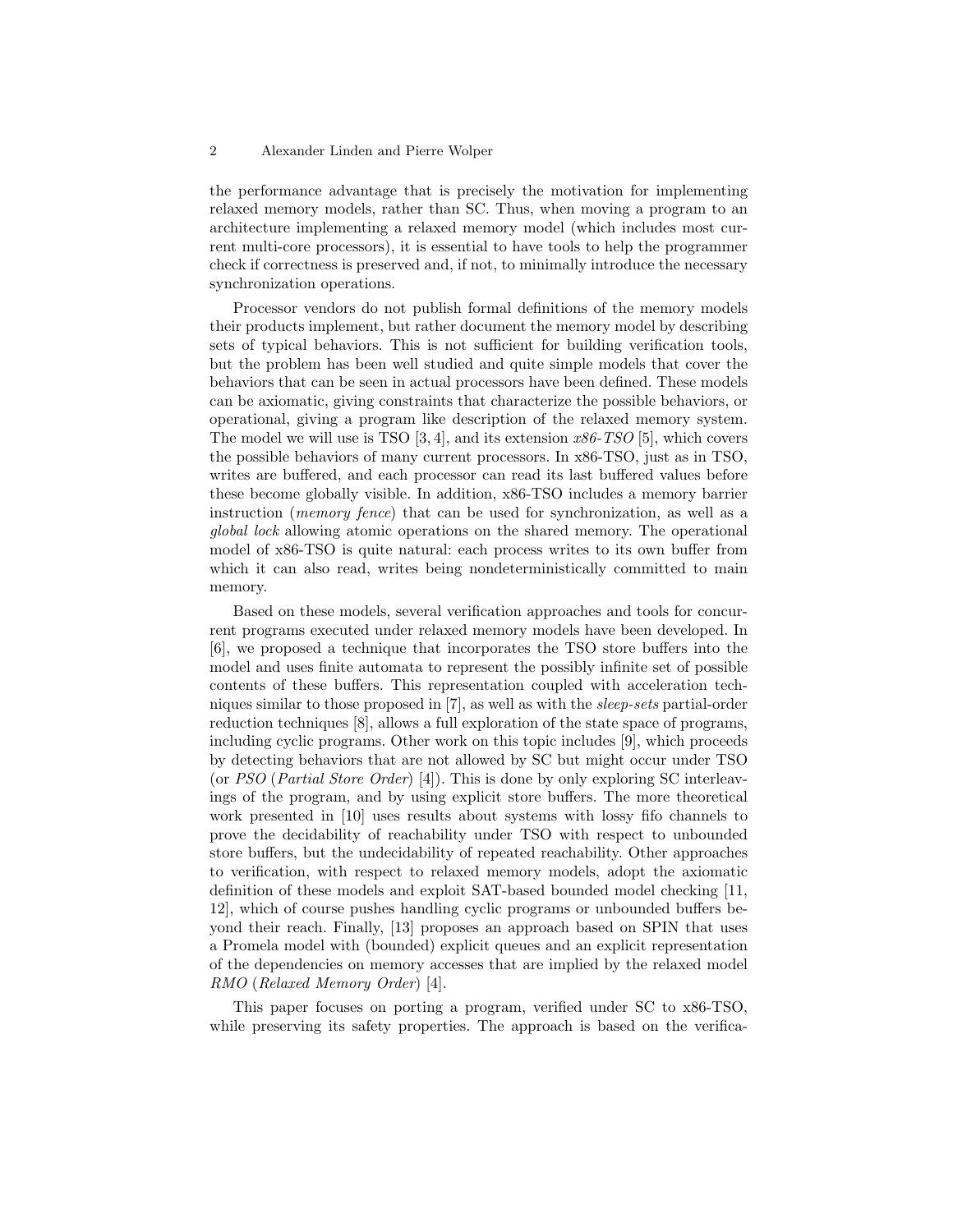tion tool presented in [6], which makes it applicable to cyclic programs. A first contribution is to show that the performance of this tool can be improved by a more complete use of partial-order techniques. The improvement is such that the number of states explored while verifying under the relaxed memory model is often not significantly larger than the number of states explored in a verification under SC.

The second contribution of the paper is the method developed for safely porting programs from SC to x86-TSO. It starts by attempting to verify the program under x86-TSO and, if an undesirable state is found to be reachable, memory fences are inserted. The insertion policy is based on the observation that if no process can execute a load after a store without going through an mfence (memory fence), then every safety (unreachability of undesirable states) property satisfied under SC is also satisfied under x86-TSO. Exploiting this, we develop a heuristic iterative approach, which is guaranteed to converge.

# 2 Concurrent Programs and Memory Models

We consider a very simple model of concurrent programs in which a fixed set of finite-state processes are interacting through a shared memory. Such a concurrent system is thus defined by a finite set of processes  $\mathcal{P} = \{p_1, \ldots, p_n\}$  and a finite set of memory locations  $\mathcal{M} = \{m_1, \ldots, m_k\}$ , the initial content of the shared memory being defined by a function  $\mathcal{I}: \mathcal{M} \to \mathcal{D}, \mathcal{D}$  being the domain of memory values.

The definition of each process  $p_i$  includes a finite set of control locations  $\mathcal{L}(p_i)$ , an initial control location  $\ell_0(p_i) \in \mathcal{L}(p_i)$  and a set of transitions labeled by operations taken from a set  $\mathcal{O}$ . The transitions of a process  $p_i$  are thus elements of  $\mathcal{L}(p_i) \times \mathcal{O} \times \mathcal{L}(p_i)$ , also written as  $\ell \stackrel{op}{\to} \ell'$ , where both  $\ell, \ell' \in \mathcal{L}(p_i)$ .

The set  $\mathcal O$  of operations contains the two following memory operations:

- $store(p_i, m_j, v)$ , the meaning of which is that process  $p_i$  stores the value  $v \in \mathcal{D}$  to the memory location  $m_i$ ,
- $-$  load $(p_i, m_j, v)$ , the meaning of which is that process  $p_i$  loads the value stored in memory location  $m_j$  and checks if that value is equal to v. The operation is possible only if the values are equal, otherwise it does not go through and execution is blocked.

Under the SC memory model, the semantics of such a concurrent program is the one in which the possible behaviors are all the interleavings of the operations executed by the different processes, and in which the store operations become immediately visible to all processes.

In TSO, each process executing a store operation can directly load the value saved by this store operation, but other processes cannot always immediately see that value and might read an older value stored in shared memory. This can lead to executions that are not possible on a sequential consistency memory system. For example, in the program given in Table 1, both processes can run through and finish their execution if run on a TSO memory system, but this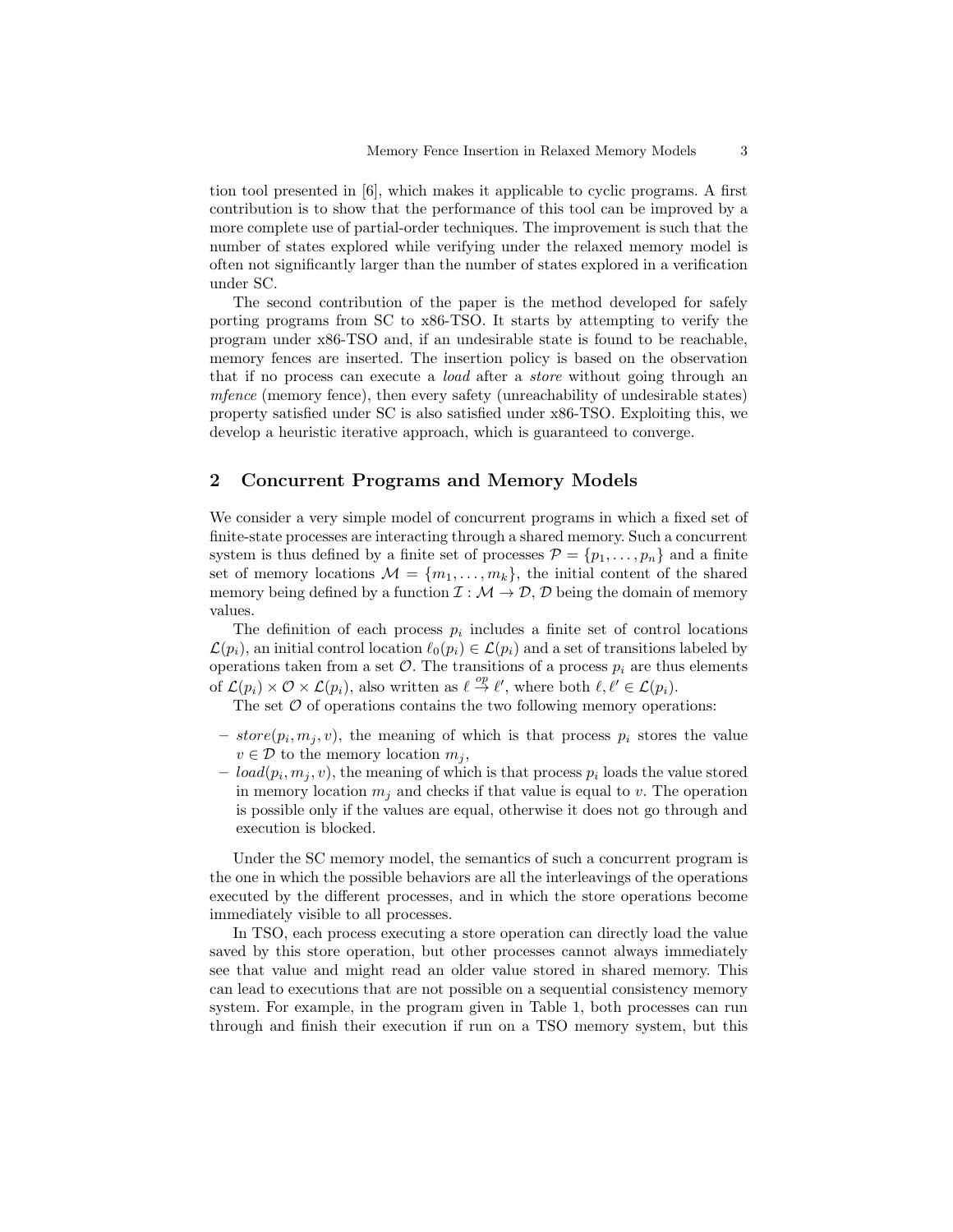cannot happen on an SC memory system, where at least one process would find the value 1 in its last load operation, which would thus not go through.

| initially:                  |                                       |  |  |  |  |  |
|-----------------------------|---------------------------------------|--|--|--|--|--|
| $x = y = 0$ ;               |                                       |  |  |  |  |  |
| Process 1                   | Process 2                             |  |  |  |  |  |
| store $(p_1, x, 1)$ $(s_1)$ | $\overline{store}(p_2, y, 1)$ $(s_2)$ |  |  |  |  |  |
| $load(p_1, x, 1)$ $(l_1)$   | $load(p_2, y, 1)$ $(l_3)$             |  |  |  |  |  |
| $load(p_1, y, 0)$ $(l_2)$   | $load(p_2, x, 0)$ $(l_4)$             |  |  |  |  |  |

Table 1. Intra-processor forwarding example from [14]

The x86-TSO memory model [15, 5] is an extension of TSO in which operations such as atomic writes and flushing (emptying) the buffer content to the shared memory, have been added. In spite of its name, x86-TSO is not an exact model of a given architecture, but is an abstract programmer's model that covers the documented behaviors of a wide range of processors. One can thus safely assume that a program verified under x86-TSO will run correctly on the corresponding processors.

The formal definitions of the memory models use the concepts of program order and memory order [3, 16]. Program order  $(<sub>p</sub>)$  is a partial order in which the instructions of each process are ordered as executed, but instructions of different processes are not ordered with respect to each other. Memory order  $(<sub>m</sub>)$ is a total order on the memory operations, which is fictitious but characterizes what happens during relaxed executions.

Let  $op$  denote any load or store operation,  $l$  any load operation,  $s$  any store operation,  $l_a$  a load operation on location a, and  $s_a$  a store operation on location a. Furthermore, let  $val(l)$  be the value returned by the load operation l and let  $val(s)$  be the value stored by the store operation s.

An SC execution is one for which there exists a memory order satisfying the following constraint for each process  $p_i$ :

1.  $\forall op_i, op_j : op_i \leq_p op_j \Rightarrow op_i \leq_m op_j$ 

This means that the memory order is an interleaving of the program orders. The result of a load operation is then simply the value of the most recent (in memory order) store to the same location.

On the other hand, a TSO execution is then one for which there exists a memory order satisfying the following constraints:

- 1.  $\forall l_a, l_b : l_a \leq p l_b \Rightarrow l_a \leq m l_b$
- 2.  $\forall l, s : l \leq p s \Rightarrow l \leq m s$
- 3.  $\forall s_a, s_b : s_a \leq_p s_b \Rightarrow s_a \leq_m s_b$
- 4.  $val(l_a) = val(\max_{\leq m} \{s_a \mid s_a \leq_m l_a \vee s_a \leq_p l_a \})$ . If there is no such a  $s_a$ ,  $val(l_a)$ is the initial value of the corresponding memory location.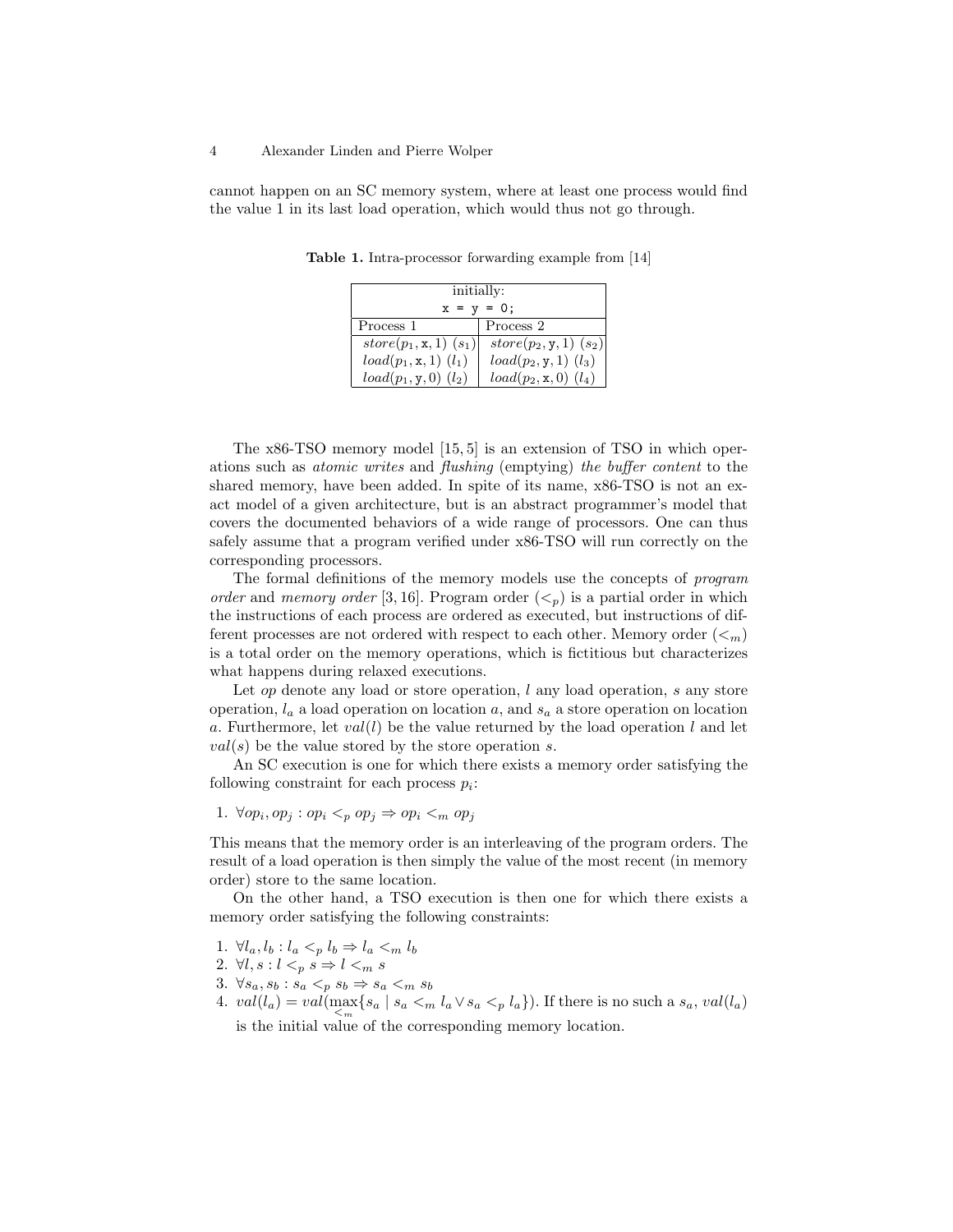The first three rules specify that the memory order has to be compatible with the program order, except that a store can globally be postponed after a load that is executed within the same process later than the store, this is known as the *store*  $\rightarrow$  *load* order relaxation. The last rule specifies that the value retrieved by a load is the one of the most recent store in memory order that precedes the load in memory order or in program order, the latter ensuring that a process can see the last value it has stored. If there is no such store, the initial value of that memory location is loaded.

For the example of Table 1, a possible memory order is given in Table 2. The first process starts its execution by its store operation, which is not directly added to the memory order. The following load operations are directly added to the memory order, and the first process finishes its execution without being blocked. Then, the second process starts its execution with its store operation, which is not directly added to the memory order. The following load operations are then executed and added to the memory order. Finally, the stores of both processes are eventually transferred to main memory and introduced in the memory order.

Table 2. Possible operation sequence and memory order

| Operation sequence         | Associated memory orderings                             |
|----------------------------|---------------------------------------------------------|
| $store(p_1, x, 1)$ $(s_1)$ |                                                         |
| $load(p_1, x, 1)$ $(l_1)$  | $l_{1}$                                                 |
| $load(p_1, y, 0)$ $(l_2)$  | $l_1 \leq m l_2$                                        |
| $store(p_2, y, 1)$ $(s_2)$ | $l_1 <_{m} l_2$                                         |
| $load(p_2, y, 1)$ $(l_3)$  | $l_1 < m l_2 < m l_3$                                   |
| $load(p_2, x, 0)$ $(l_4)$  | $l_1 < m l_2 < m l_3 < m l_4$                           |
|                            | $l_1 < m l_2 < m l_3 < m l_4 < m s_1$                   |
|                            | $l_1 <_{m} l_2 <_{m} l_3 <_{m} l_4 <_{m} s_1 <_{m} s_2$ |

The characterization of TSO we have just given is useful in dealing with TSO axiomatically, but not adapted for applying state-space exploration verification techniques. Fortunately, there exists a natural equivalent operational description of TSO, as well as of x86-TSO. In this description (see Fig. 1), stores from each process are buffered and eventually transferred to shared memory in an interleaved way. A store only takes effect globally when it is transferred (or committed) to shared memory, which is also when it is introduced into the memory order. Committing to shared memory is an internal operation, which is assumed to be executed nondeterministically. When a process executes a load, it will read the most recent value in its own store buffer or, if there is no such buffered store, the value found in shared memory.

In x86-TSO, a global lock is added to enable the processes to gain exclusive access to the shared memory. While this global lock is held by a given process, no other process can obtain the lock or execute a load operation, and the only commit operations that can be executed are those of the process holding the lock.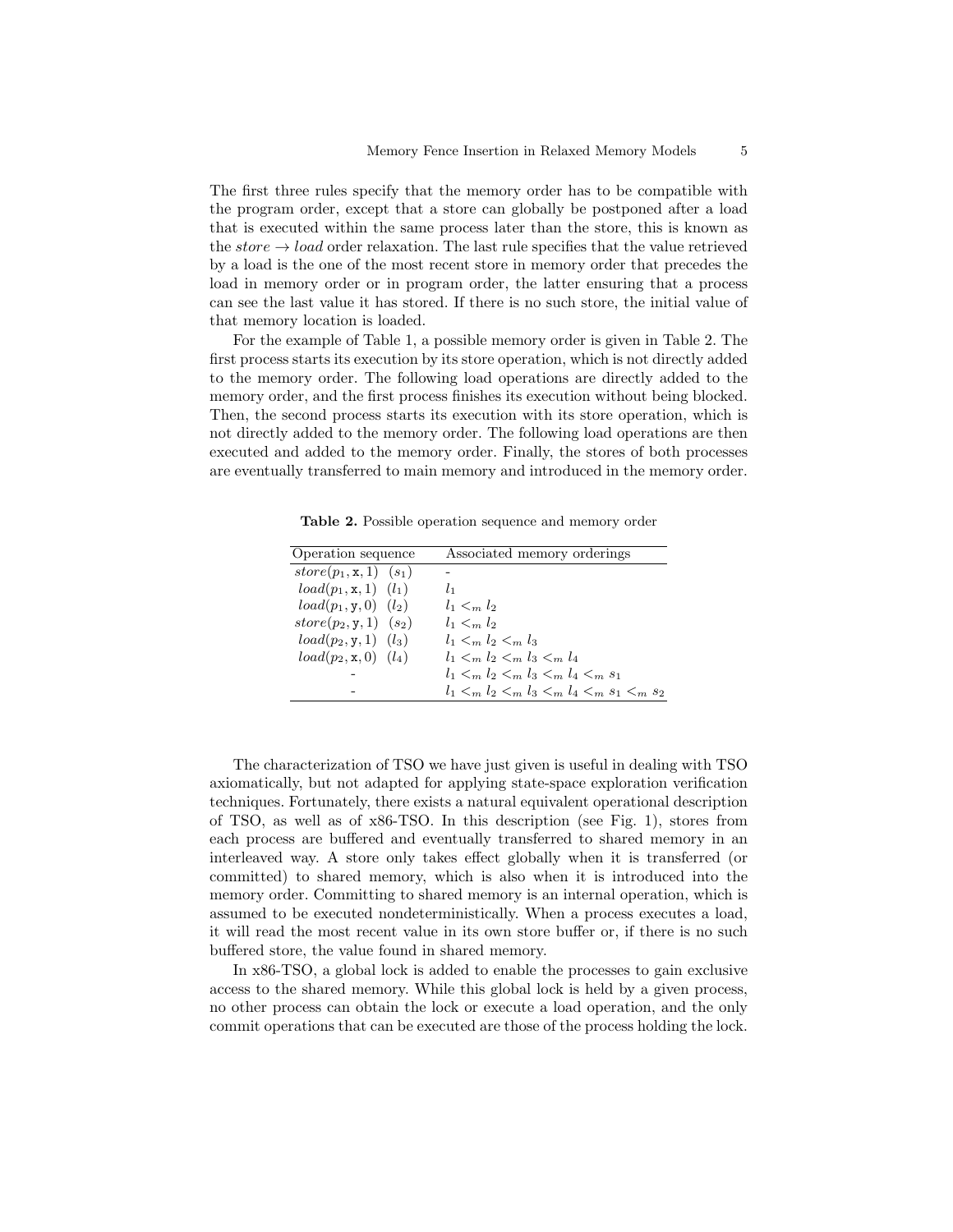An unlock operation is only possible if the process executing it holds the lock and if the store buffer of that process is empty. Additionally, a new operation called mfence is added to the set of operations. An mfence operation simply blocks the process executing it until its store buffer is empty.



Fig. 1. Operational definition of x86-TSO of [5]

The formal operational model of x86-TSO is obtained by extending the program as follows. A set

$$
\mathcal{B} = \{b_{p_1}, \ldots, b_{p_n}\}
$$

of store buffers are introduced, one for each process<sup>1</sup>. One also adds a global lock L whose value can be a process p, or undefined  $(\perp)$ . A global state is thus the composition of the content of the memory, the value of the global lock, and, for each process p, a control location and the content of its store buffer  $[b_p]$ , which is a word in  $(\mathcal{M}, \mathcal{D})^*$ .

The precise semantics of the operations can then be described as follows.

store operation :  $store(p, m, v)$ :

$$
[b_p] \leftarrow [b_p](m, v).
$$

load operation :  $load(p, m, v)$ :

If  $([L] \neq \perp$  and  $[L] \neq p$ , then  $\text{load}(p, m, v)$  cannot be executed;

 $^{\rm 1}$  Note that we introduce a buffer per  $process$  rather than by  $processor.$  This approach is safe for verification since it allows more behaviors than a model in which some processes (could) share the same buffer. Furthermore, it is impossible to know which process will run on which processor when analyzing a program.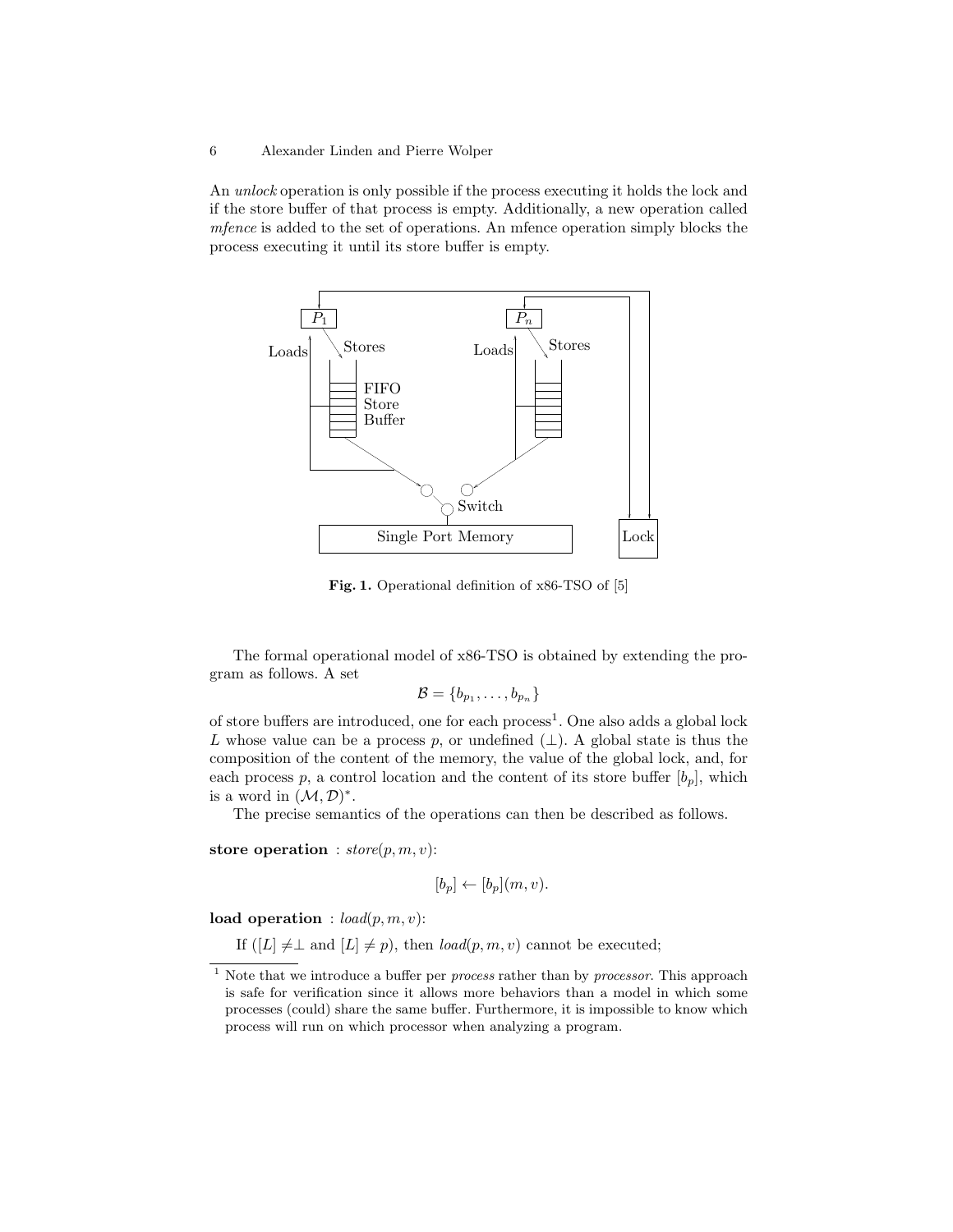otherwise, let  $[b_p] = (m_1, v_1)(m_2, v_2) \dots (m_f, v_f)$  and let  $i = \max\{j \in$  $\{1 \dots f\}$  |  $m_j = m\}$ . If i exists, then the result of the load is the test  $d_i = d$ . If not, it is the result of the test  $[m] = v$ , where  $[m]$  denotes the content of the memory location m.

#### mfence operation :  $mfence(p)$ :

If  $([b_p] = \varepsilon)$  then mfence(p) is enabled; otherwise  $m\ell\n\rho$  cannot be executed.

#### lock operation :  $lock(p)$ :

If  $([L] = \perp$  or  $[L] = p)$  then  $lock(p)$  is enabled; otherwise,  $lock(p)$  cannot be executed.

### unlock operation :  $unlock(p)$ :

If  $([L] = p \wedge [b_p] = \varepsilon)$  then  $[L] \leftarrow \perp$  (the lock is released); otherwise  $unlock(p)$  cannot be executed.

#### commit operation :  $commit(p)$ :

If  $([L] \neq \perp$  and  $[L] \neq p)$ , then *commit*(p) cannot be executed; otherwise, let  $[b_p] = (m_1, v_1)(m_2, v_2) \dots (m_f, v_f)$ . Then, if  $[b_p] \neq \varepsilon$ , the result of the commit operation is

$$
[b_p] \leftarrow (m_2, v_2) \dots (m_f, v_f)
$$

and

$$
[m_1] \leftarrow v_1
$$
, or

if  $[b_p] = \varepsilon$ , the commit operation has no effect.

Note that  $commit(p)$  is not an operation that can appear in a program, but is assumed to be always enabled and nondeterministically interleaved with the actual program operations. Thus, when an  $mfence(p)$  or  $unlock(p)$  operation is blocked because the process buffer is nonempty, the implicit execution of  $commit(p)$  operations makes it possible to empty the buffer and enable this operation.

# 3 Representing Sets of Buffer Contents and State Space Exploration

Verifying a program under the x86-TSO memory model can be done with a tool such as SPIN. However, this leads to two problems. First, one must bound the size of the buffers in order to keep the model finite-state. Second, the size of the state space quickly explodes as the size of the buffers grows.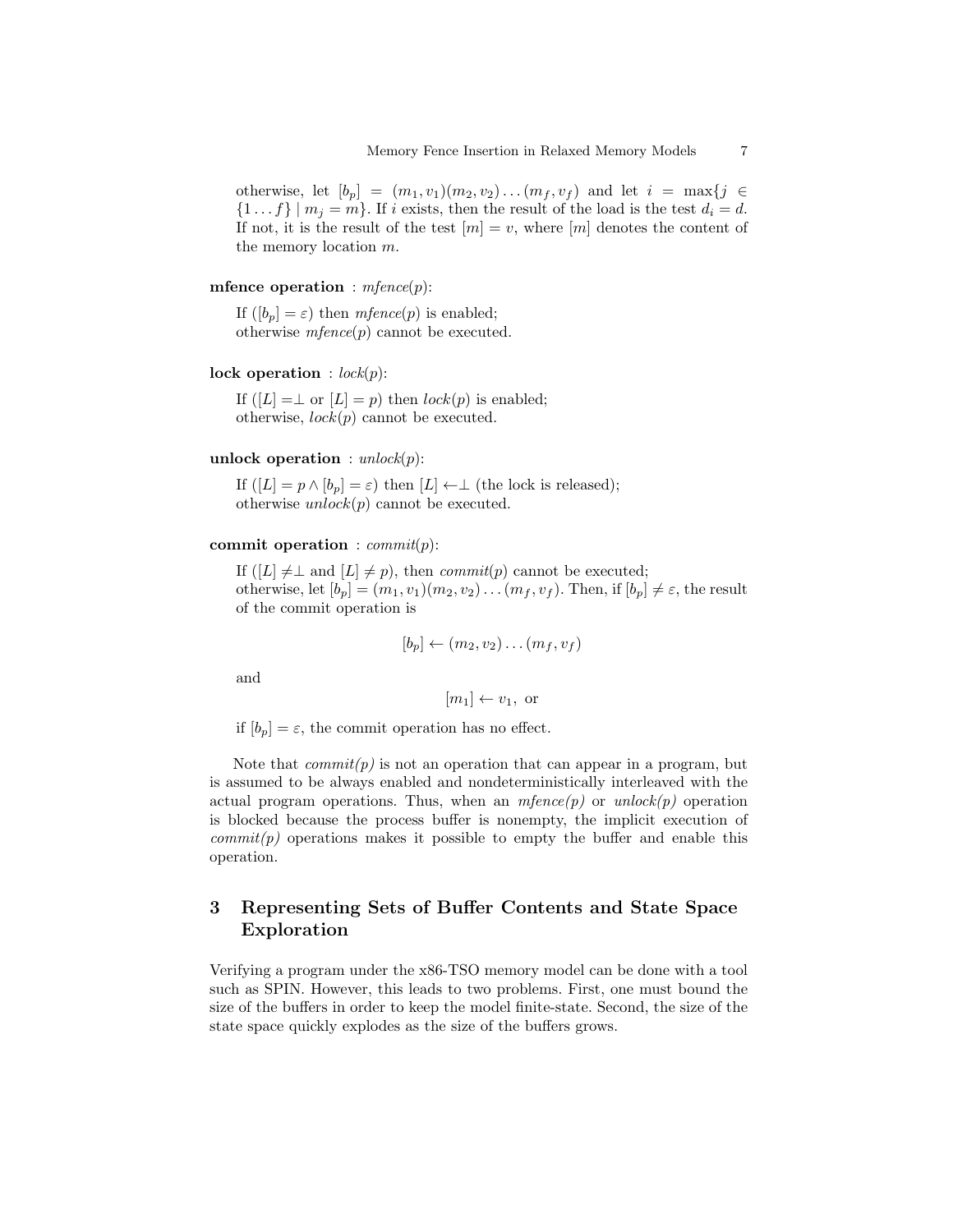These problems were addressed in [6] as follows. To start with, rather than limiting buffers to a fixed size, finite automata are used to represent possibly infinite sets of buffer contents. This allows unbounded buffer contents to be taken into account and, with the help of acceleration techniques similar to those of [17] and [7], to explore the full state space of programs, even if they include memory accesses (especially memory writes) in cycles that can be indefinitely repeated.

This approach, with the help of *partial-order* techniques, was also quite helpful in coping with the problem of the size of the state space. Indeed, the automata representing buffer contents stay reasonably small, since their size is only of the order of the one of the program for the process writing to the buffer. Furthermore, buffering memory write operations introduces a lot of independence between the actions of the various processes, which makes the use of partial-order reduction techniques especially effective. This was exploited in [6] by using sleep-sets, as well as other optimization such as only executing commit operations just before operations with which they are dependent, namely load, mfence and unlock operations.

The version of the tool used for this paper goes further and fully implements the persistent-sets reduction of [8, 18]. Persistent sets are formally defined as follows.

**Definition 1.** A set  $T$  of transitions enabled in a state s is persistent in s iff. for all nonempty sequences of transitions

$$
s = s_1 \stackrel{t_1}{\rightarrow} s_2 \stackrel{t_2}{\rightarrow} \dots \stackrel{t_{n-1}}{\rightarrow} s_n \stackrel{t_n}{\rightarrow} s_{n+1}
$$

from s in the transition system and including only transitions  $t_i \notin T, 1 \leq i \leq j$  $n, t_n$  is independent in  $s_n$  with all transitions in T.

Our implementation uses a simple greedy algorithm for computing persistent sets and handles the *ignoring problem*<sup>2</sup> described in [19,8], by using a *proviso* condition as suggested in these references. The proviso condition we use imposes that, if none of the transitions to be explored from a state leads to a state that is not on the current search stack, then all transitions from that state must be explored. However, this only guarantees the reachability of local states, some global states potentially being left unexplored. Thus, to force the detection of global error states, we consider as dependent with transitions of other processes all transitions leaving a local state that is part of an error state.

The procedure to compute a persistent set satisfying the proviso condition is the following. One searches for a process whose enabled operations are only store or local operations and satisfy the proviso condition, i.e. contain at least one operation leading to a state that is not on the search stack. If furthermore the local state of this process is not part of a global error state, the persistent set is taken to be the set of enabled transitions of this process. Indeed, this set

<sup>&</sup>lt;sup>2</sup> A partial-order search might "ignore" a process and thus leave it totally inactive at some point.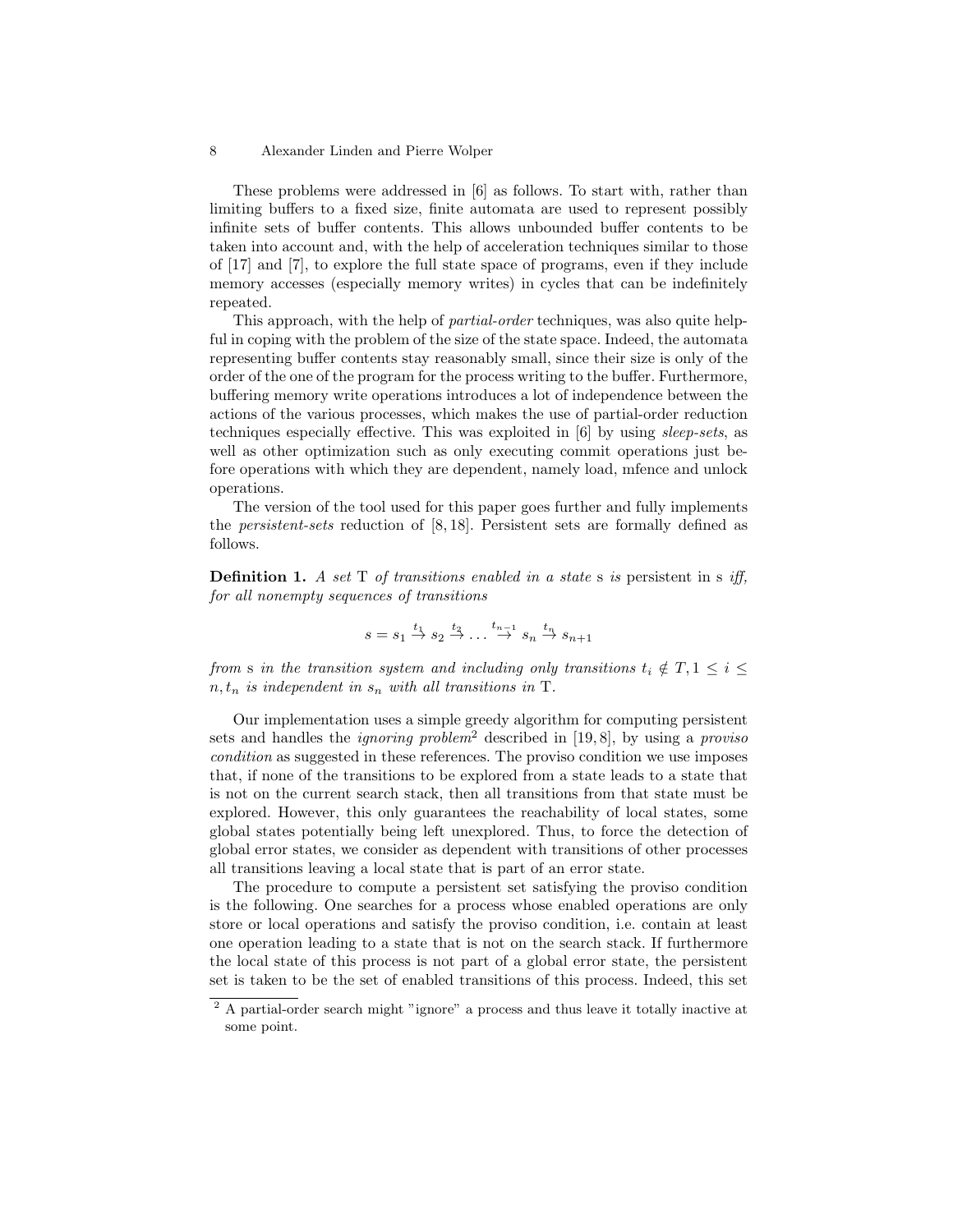will be independent with all operations of the other processes, as well as with respect to all possible commit operations. If such a process cannot be found, the persistent set is taken to be the whole set of enabled transitions (including commits).

# 4 From SC to TSO

We turn to the problem of preserving the correctness of a program when it is moved from an SC to an x86-TSO memory environment. By correctness, we mean preserving state (un)reachability properties. Note that this captures safety properties, since safety can always be reduced to state (un)reachability in an extended model.

An obvious way to make sure a program can safely be moved from SC to x86-TS0 is to force writes to be immediately committed to main memory by inserting an mfence after each store, thus precluding any process from moving with a nonempty store buffer. The obvious drawback of doing so is that any performance advantage linked to the use of store buffers in the implementation is lost.

However, this is more than is necessary to guarantee that the executions that can be seen under x86-TSO are also possible under SC. Recall that the difference between the axiomatic definition of SC and of TSO is the absence of the following store-load constraint in TSO:

$$
\forall l, s : s <_{p} l \Rightarrow s <_{m} l \tag{1}
$$

Thus stores can be postponed in memory order, which leads to executions that are not possible in SC. To avoid this it is sufficient to make sure that no process can execute a load after a store without going through an mfence. Indeed, even though successive stores might be buffered, they will be committed to main memory before any later load and hence the constraint (1) will be satisfied by the memory order, just as in SC. The memory order then becomes an interleaving of the program orders and the execution semantics thus match SC. We formalize this in the following lemma.

Lemma 1. Given an x86-TSO execution, if in the program order of each process, an mfence is executed between each load and any preceding store, the memory order satisfies all the SC constraints.

Proof. The semantics of mfence operations can be formalized by introducing these operations in the memory order with the following constraints, s, l and m representing store, load, and mfence operations respectively:

- 1.  $\forall s, m : s \leq_p m \Rightarrow s \leq_m m$
- 2.  $\forall s, m : m \leq p s \Rightarrow m \leq_m s$
- 3.  $\forall l, m : l \leq_p m \Rightarrow l \leq_m m$
- 4.  $\forall l, m : m \leq p l \Rightarrow m \leq m l$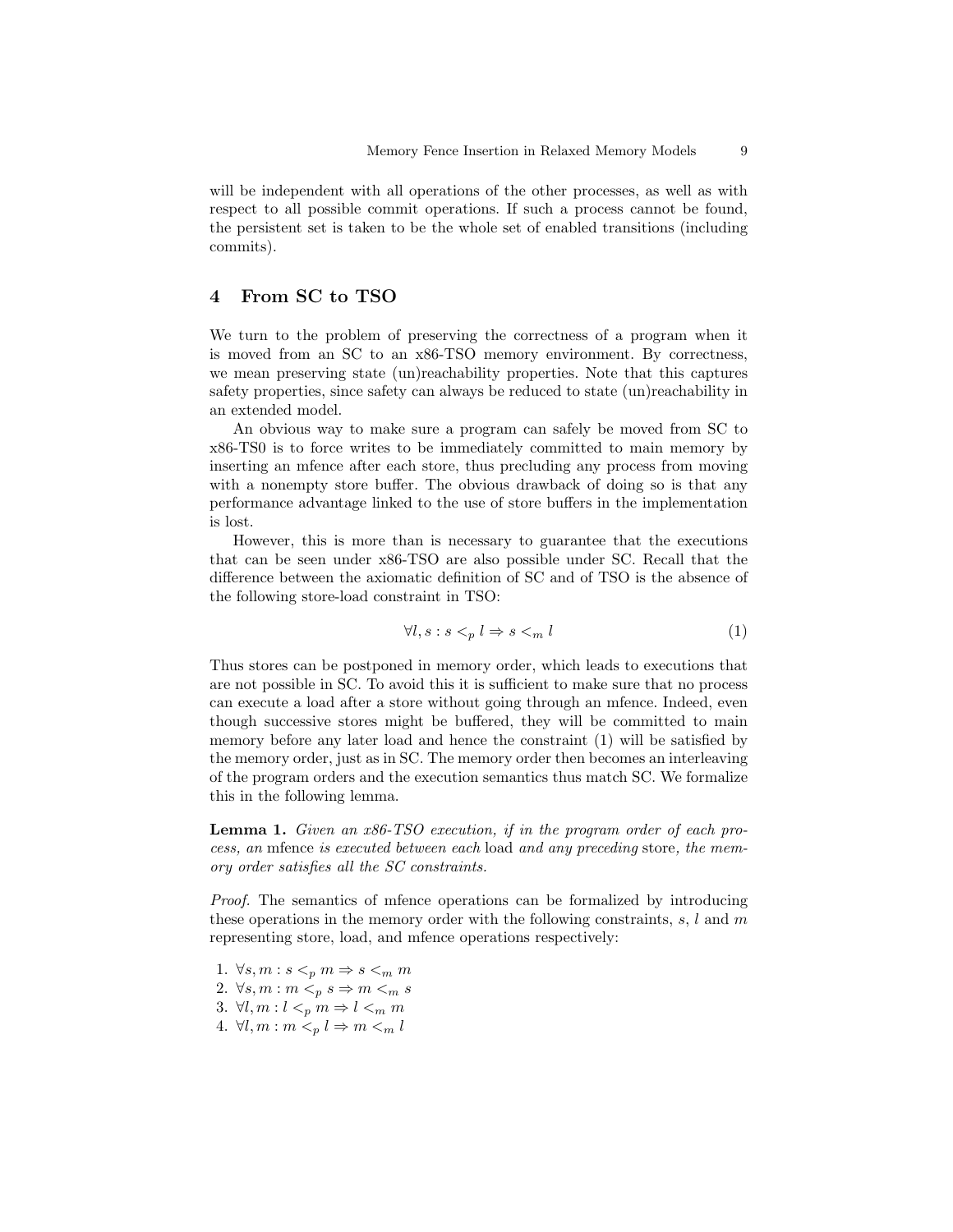In the conditions of the lemma, we have that if  $s < p \ell$ , there is an mience m such that  $s <_{p} m$  and  $m <_{p} l$ . And thus we have that  $s <_{m} l$ , using the semantics of memory fences.

The memory order thus satisfied all constraints of an SC order.

Remark 1. Using Lemma 1, one can deduce that for any algorithm that writes to memory exclusively with processor instructions that include an implicit memory barrier (such as CAS (compare-and-swap) or TAS (test-and-set)), moving this algorithm from an SC to a TSO architecture will preserve its correctness.

The Michael-Scott non-blocking queue [20] is such an algorithm, in which all store operation to shared memory are implemented by CAS operations, and thus will run correctly under x86-TSO. This is consistent with the results in [21].

We now have a sufficient condition for guaranteeing correctness while moving from SC to x86-TSO. The condition is expressed on executions, but can easily be mapped to a condition on programs: in the control graph of the program, an mfence must be inserted on all paths leading from a store to a load. This is sufficient, but can insert many unnecessary mfence instructions. We now turn to an approach that aims at only inserting the mfence instructions that are needed to correct errors that have actually appeared when moving the program to x86-TSO.

### 5 An iterative mfence insertion algorithm

Our method is quite simple:

- The explicit state verification algorithm, presented in [6] and extended with the persistent-set partial-order reduction, is run until a state violating a correctness criterion is found;
- A search for a place in which to insert an mfence in order to make the undesirable state unreachable is performed and the mfence instruction is added to the program;
- The procedure is repeated until no further undesirable state can be reached.

The central algorithm is Algorithm 2. It is the algorithm used in [6] with a call to the function insertMfence() being executed when an incorrect state is reached. When this happens the function  $DFS()$  returns false, which is passed back up the recursive call chain. Otherwise, DFS() returns true.

The main program is presented in Algorithm 1. It simply initializes the search and repeats it until DFS() returns true.

We now describe the method used in the *insertMfence*() procedure. Since we started with an algorithm that is correct under SC, an undesirable state can only be reached because of the relaxed memory model. Comparing x86-TSO and SC, and using the same line of reasoning as that leading to Lemma 1, this can only happen if a load is performed when the corresponding buffer is nonempty.

Thus, the procedure insertMfence() starts from the detected error state and searches backwards through the current search path for such a situation. We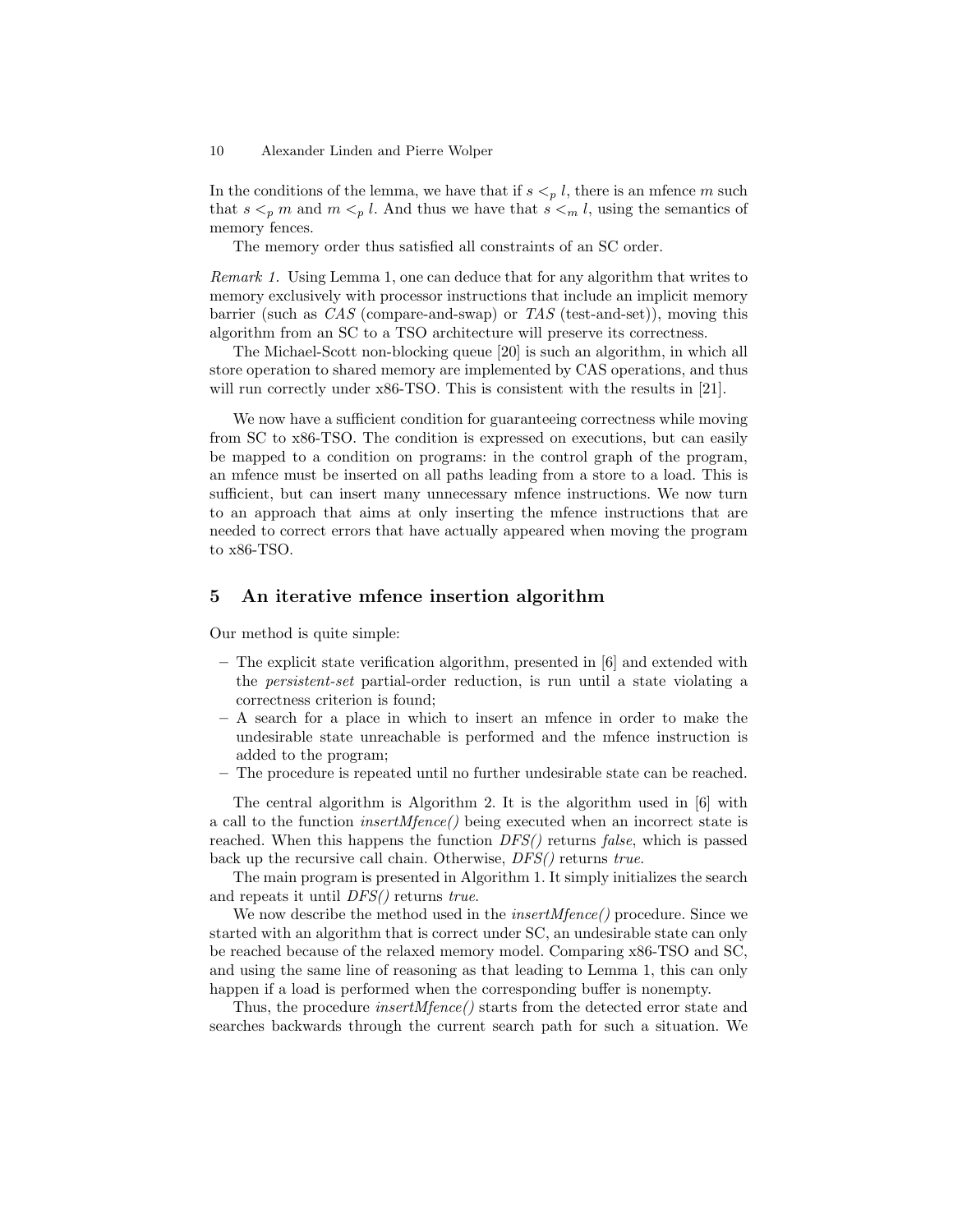Algorithm 1 Iterative initialization and call of depth-first search with error handling

1: repeat 2: init(Stack) 3: init(H)  $\text{/*}$  Table of visited states  $\text{*}$ 4:  $s_0 = \text{initial state}$ 5:  $s_0. \text{Sleep} = \emptyset$ 6:  $delay(s_0) = \emptyset$ 7: push  $s_0$  onto Stack 8: until (DFS())

could directly insert an mfence just before the offending load in the code of the process executing it, but this would be suboptimal if the previous instruction was a load and not a store given that only store to load transitions are problematic. The backwards search is thus continued until a store executed by the same process as the offending load is found. When this operation is detected, we insert an mfence operation right after it in the control graph of the process.

Note that we just insert one mfence at each run of the verification procedure. This means that the procedure will usually be run repeatedly, but since the number of possible mfence insertions is bounded by the program size, the iterative process will always terminate. Moreover, as we only insert necessary mfence operations, the number of fence instructions inserted is in this sense optimal, but the optimal is local: there is no proof that we always reach a globally minimal number of mfence insertions.

# 6 Experimental Results

The memory fence insertion technique presented in this paper has been implemented within the prototype tool described in [6]. The input language for this tool is a simplified version of Promela. It is implemented in Java and uses the BRICS automata-package [22] for handling the automata representing buffer contents.

This prototype has been tested on examples, most of which are mutual exclusion algorithms: Dekker's and Peterson's algorithm for mutual exclusion, and Lamport's Bakery algorithm. We also considered all the litmus tests proposed in [5] together with the definition of x86-TSO. These litmus tests are sample programs provided by processor vendors for illustrating possible behaviors of the memory system. Our tool was used in several ways on these litmus tests. First, it was checked that the possibility/impossibility scenarios given for the litmus tests fell respectively within/outside the behaviors considered possible by our tool. The second was to consider non SC behaviors allowed by the litmus tests to be errors and to use the approach of this paper to insert memory fences in order to eliminate these behaviors. All this was performed successfully.

For mutual exclusion, both a single entry version and a repeated entry version were considered for Dekker's and Peterson's algorithms. In the single entry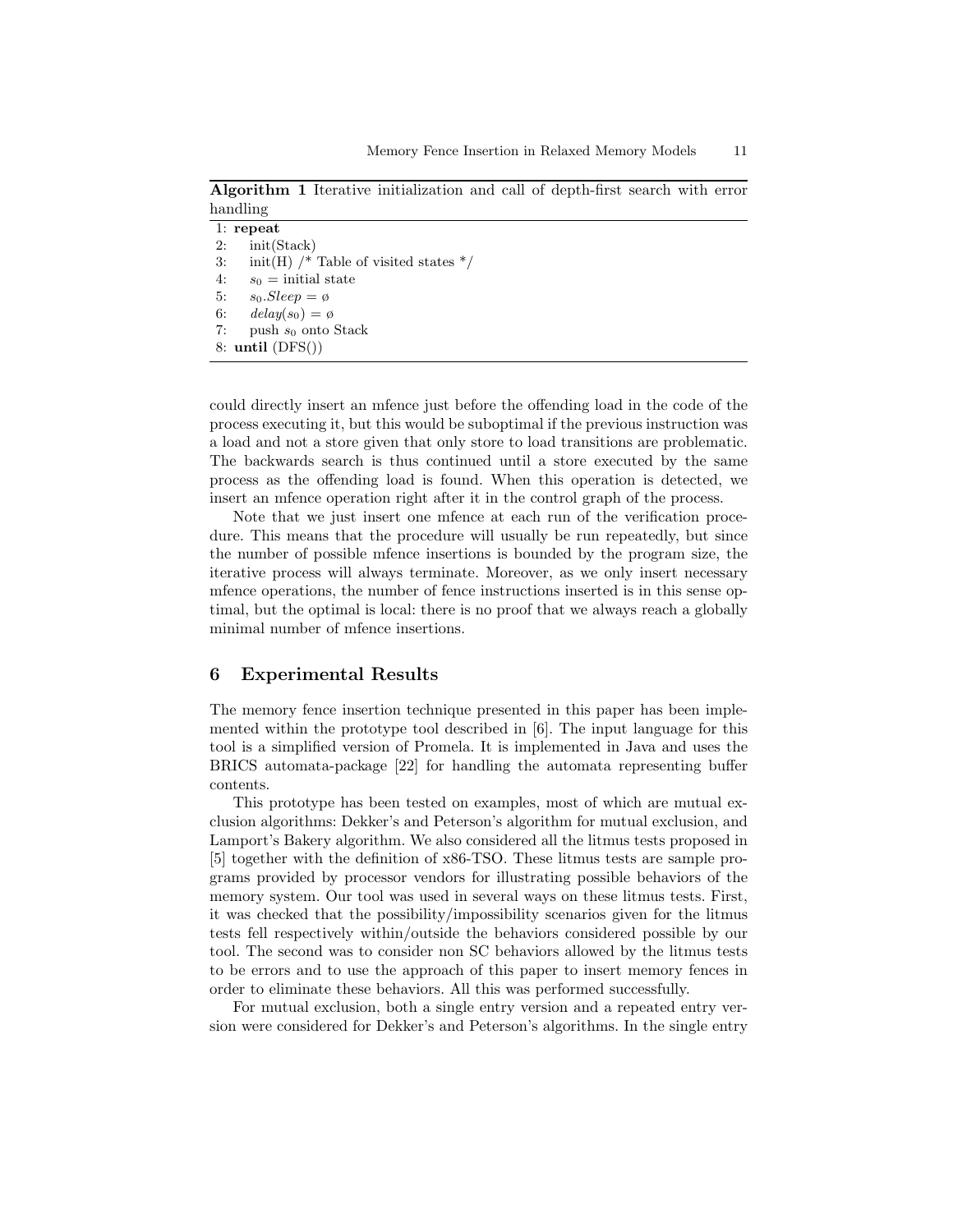Algorithm 2 Recursive DFS() procedure with error detection and mfence insertion

1:  $s = \text{top}(\text{Stack})$ 2: 3:  $/*$  if s is an error state: \*/ 4:  $\frac{4}{5}$  search for the last relaxation in the current search path  $\frac{k}{4}$ 5:  $\frac{1}{3}$  and insert a mfence to avoid this relaxation, and return false \*/ 6: if  $(s$  is an error state) then 7: insertMfence() 8: return false 9: end if 10: 11:  $/*$  Go through stack from top to bottom, looking for cycles  $*/$ 12: for all ss in  $(Stack \setminus top(Stack))$  do 13: if  $(cycleCondition(ss,s))$  then 14:  $s = cycle(ss,s)$ 15: break 16: end if 17: end for 18: 19: if  $(\exists sI \in H \mid s \subseteq sI)$  then 20:  $iSleep = \bigcap_{\forall sI \in H|s \subseteq sI} H(sI).sleep$ 21:  $T = \{t \mid t \in iSleep \cap t \notin s.Sleep\}$ 22:  $s.Sleep = s.Sleep \cap iSleep$ 23: if  $(s \in H)$  then 24:  $H(s).Sleep = s.Sleep$ 25: else 26: enter s in H 27: end if 28: else 29: enter s in H 30:  $T =$  Persistent Set\_satisfying Proviso(s)\s. Sleep 31: end if 32: 33: for all  $t\in\mathcal{T}$  do 34:  $ssucc = succ(s,t)$ 35: ssucc.Sleep = {tt | tt ∈ s.Sleep  $\wedge$  (t, tt) independant in s} 36: push ssucc onto Stack 37: 38:  $\frac{1}{38}$  /\* if an error is encountered, return false \*/ 39: if (!DFS()) then 40: return false 41: end if 42: 43:  $s. \text{Sleep} = s. \text{Sleep} \cup \{t\}$ 44: end for 45: pop(Stack) 46: return true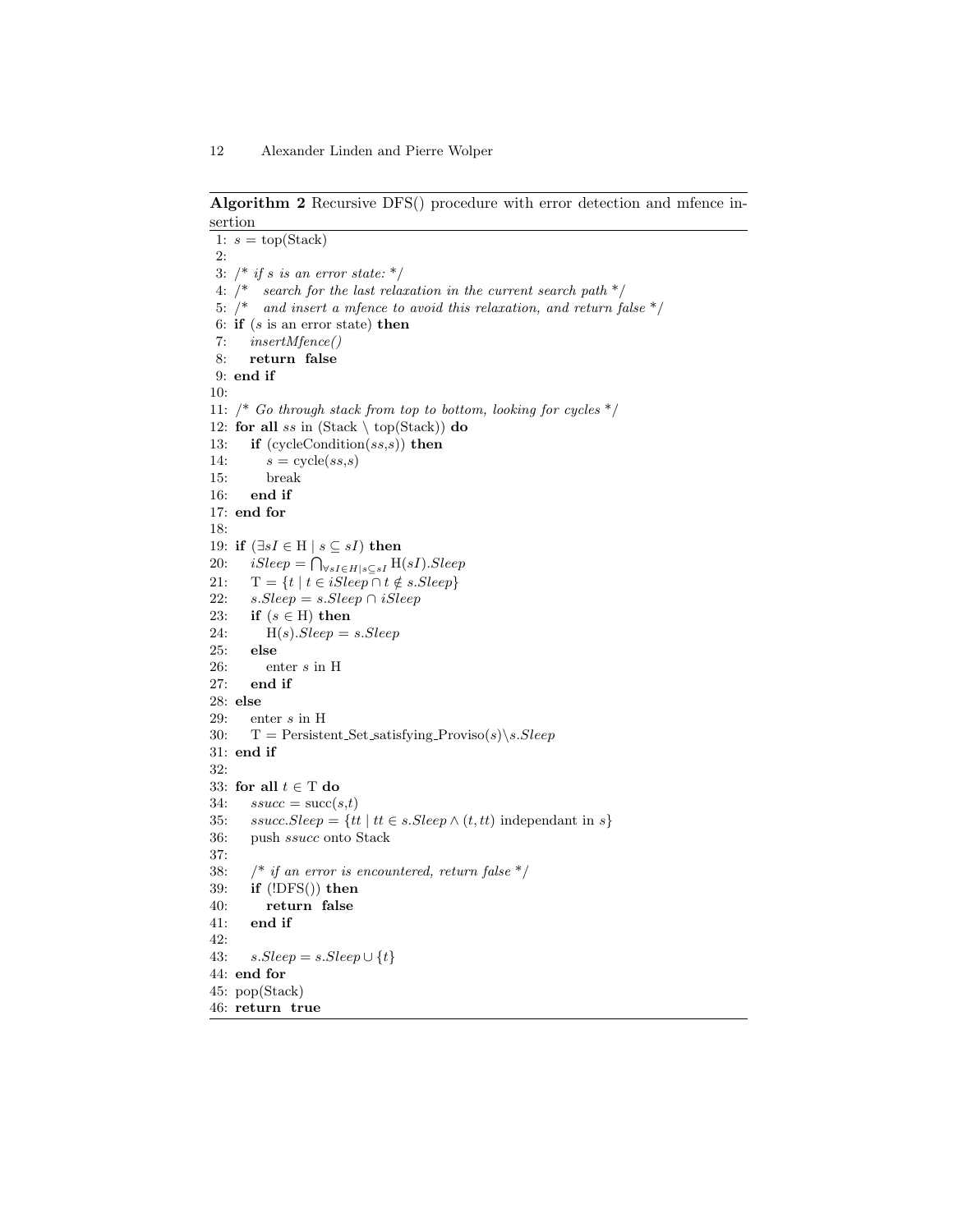version, each process only attempts to enter the critical section once, whereas in the repeated entry version, each process repeatedly attempts to enter the critical section. A single entry version of the generalized Peterson's algorithm with 3 processes was also analyzed, as well as Lamport's Bakery with 2 processes. Also notice that the loop executed in that protocol was unrolled, which explains why 6 locations for memory fence insertion are found, rather than the 3 required. Given this, the number of mfence operations operations inserted by our algorithm is, for all the examples we have handled, optimal.

For Lamport's Bakery algorithm, the counter used pushes the repeated entry version beyond the scope of our tool.

The results with and without error correction are given in Table 3. Column 2 defines the entry version (single or repeated), Column 3 gives the number of processes. Columns 4 and 5 give information (number of states and time respectively) about the state-space exploration when no fences are inserted. Columns 6 to 9 give information about the exploration with error correction. Column 7 gives the number of iterations needed to insert enough memory fences to correct the program (and do a last check of its correctness) and Column 6 gives the number of states in the final program. The 8th Column gives the number of memory fences inserted, and the last Column gives the total amount of time needed to insert iteratively the fences and to finally verify that the safety property holds again. Very interestingly, even though it involves several iterations, this time is, in almost every case, lower than the time needed to explore the full state space of the uncorrected version.

For Dekker's algorithm, it is important to work with the repeated entry version, since with the single entry version, only 2 memory fences need to be inserted, whereas 4 are essential for the repeated entry version. Note that in [21], only 2 memory fences for Dekker under TSO are detected. This appears to be the linked to the fact that they are using the version of Dekker's algorithm given in appendix J of [4], where it is classified as not deadlock-free. The version we consider is deadlock-free and guarantees freedom of non-progress cycles.

|                  |                           |                | without err. corr. |        | with err. corr.  |   |                |                    |
|------------------|---------------------------|----------------|--------------------|--------|------------------|---|----------------|--------------------|
| Program          | $\text{entry-vers}$ #Proc |                | #St                |        | $#St$ $#it$ $#f$ |   |                | t.                 |
| Dekker           | single                    | 2              | 118                | 0.84s  | 92               | 3 | $\overline{2}$ | $ 0.80\mathrm{s} $ |
| Dekker           | repeated                  | $\overline{2}$ | 5468               | 12.70s | 213              | 5 | $\overline{4}$ | 0.41s              |
| Peterson         | single                    | $\overline{2}$ | 108                | 0.09s  | 52               | 3 | $\overline{2}$ | 0.03s              |
| Peterson         | repeated                  | $\overline{2}$ | 400                | 0.58s  | 54               | 3 | 2              | 0.05s              |
| Gen. Peterson    | single                    | 3              | 15476              | 44.42s | 1164             |   | 6              | 1.55s              |
| Lamport's Bakery | single                    | 2              | 775                | 0.58s  | 340              | 5 |                | 0.15s              |

Table 3. Experimental results for Dekker's and Peterson's Algorithm for mutual exclusion and for Lamport's Bakery with and without memory fence insertion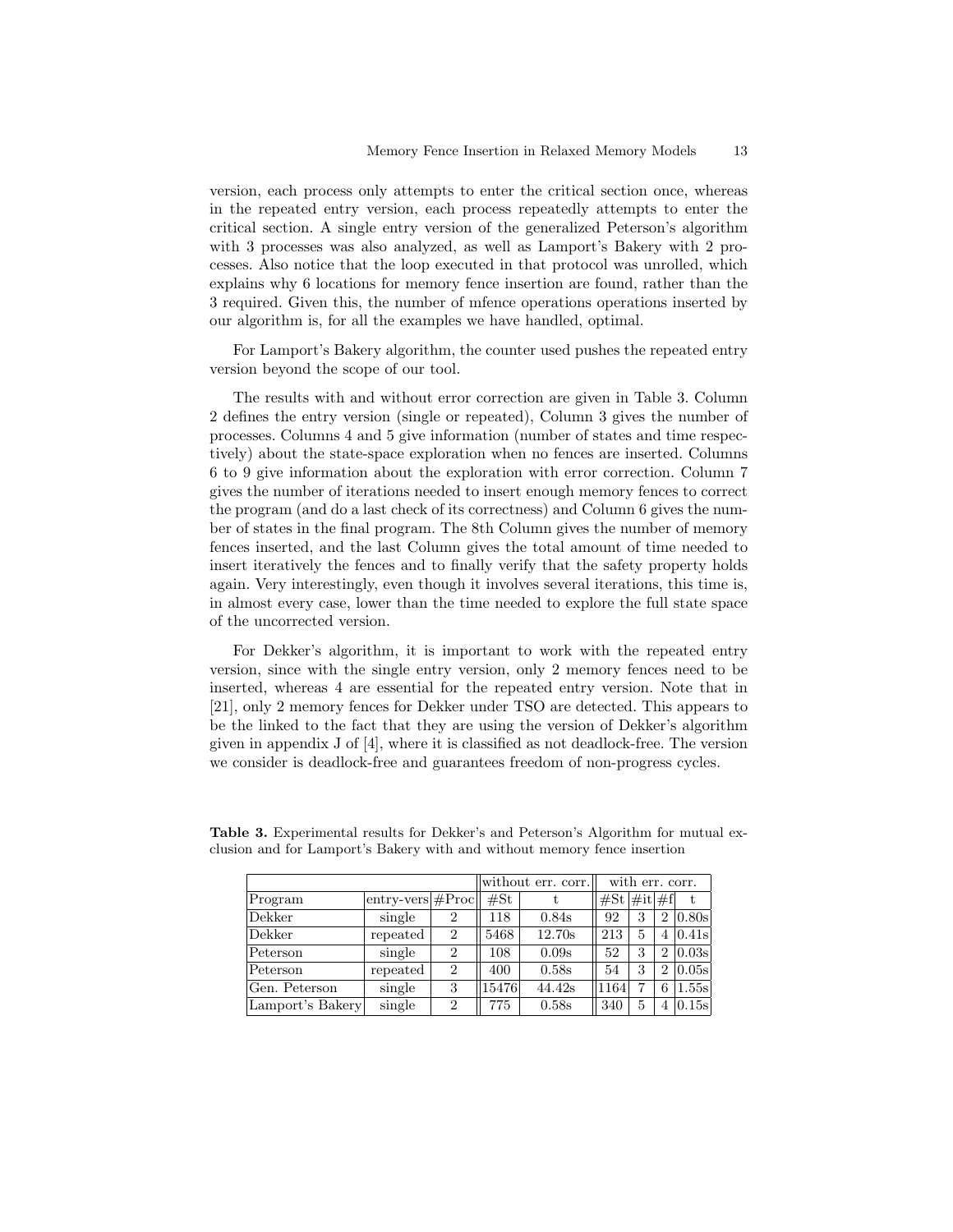All experimental results were obtained by running our Java-program on a 2.0GHz Intel Core Duo laptop running Ubuntu Linux.

Interestingly, compared to results that can be obtained for the SC memory model, our results show that the exploration of a state space considering the TSO memory model can be performed with a limited increase in the number of states to be explored. Table 4 compares the size of the state-space computed by SPIN (with partial-order reduction) for the SC memory model to the size of the state space computed by our prototype for the x86-TSO memory model, both when the full state-space is explored and when error correction is applied. It might seem surprising that in the latter case, the number of stored states is sometimes smaller than when doing verification under SC. However, this is due to the combination of the partial-order techniques and of the additional independence between the actions of the various processes that comes from delaying stores until they are needed for a load, an mfence or an unlock operation.

|                  |          |                |      | SPIN-SC                                                          | Our Prototype-TSO |       |  |
|------------------|----------|----------------|------|------------------------------------------------------------------|-------------------|-------|--|
|                  |          |                |      | without err. corr.                                               |                   |       |  |
| Program          |          |                |      | entry-vers #Proc  #St stored #St visited  #St stored #St visited |                   |       |  |
| Dekker           | single   | $\overline{2}$ | 105  | 165                                                              | 118               | 160   |  |
| Dekker           | repeated | $\overline{2}$ | 179  | 214                                                              | 5468              | 11322 |  |
| Peterson         | single   | $\overline{2}$ | 22   | 47                                                               | 108               | 134   |  |
| Peterson         | repeated | $\overline{2}$ | 24   | 49                                                               | 400               | 640   |  |
| Gen. Peterson    | single   | 3              | 1901 | 4315                                                             | 15476             | 46302 |  |
| Lamport's Bakery | single   | $\overline{2}$ | 238  | 414                                                              | 775               | 1186  |  |

Table 4. Comparison of state spaces computed by SPIN for SC and by our implementation for TSO.

|                  |          |                |      | SPIN-SC                                                          | Our Prototype-TSO<br>with err. corrected |      |  |  |
|------------------|----------|----------------|------|------------------------------------------------------------------|------------------------------------------|------|--|--|
| Program          |          |                |      | entry-vers #Proc  #St stored #St visited  #St stored #St visited |                                          |      |  |  |
| Dekker           | single   | 2              | 105  | 165                                                              | 92                                       | 117  |  |  |
| Dekker           | repeated | $\overline{2}$ | 179  | 214                                                              | 213                                      | 365  |  |  |
| Peterson         | single   | $\overline{2}$ | 22   | 47                                                               | 52                                       | 68   |  |  |
| Peterson         | repeated | $\overline{2}$ | 24   | 49                                                               | 54                                       | 89   |  |  |
| Gen. Peterson    | single   | 3              | 1901 | 4315                                                             | 1164                                     | 2697 |  |  |
| Lamport's Bakery | single   | $\overline{2}$ | 238  | 414                                                              | 340                                      | 407  |  |  |

Finally, it is worth noting that only one mfence is inserted at each iteration, whereas more could be inserted by matching similar code in the various processes. This could lead to a further reduction of the number of required iterations.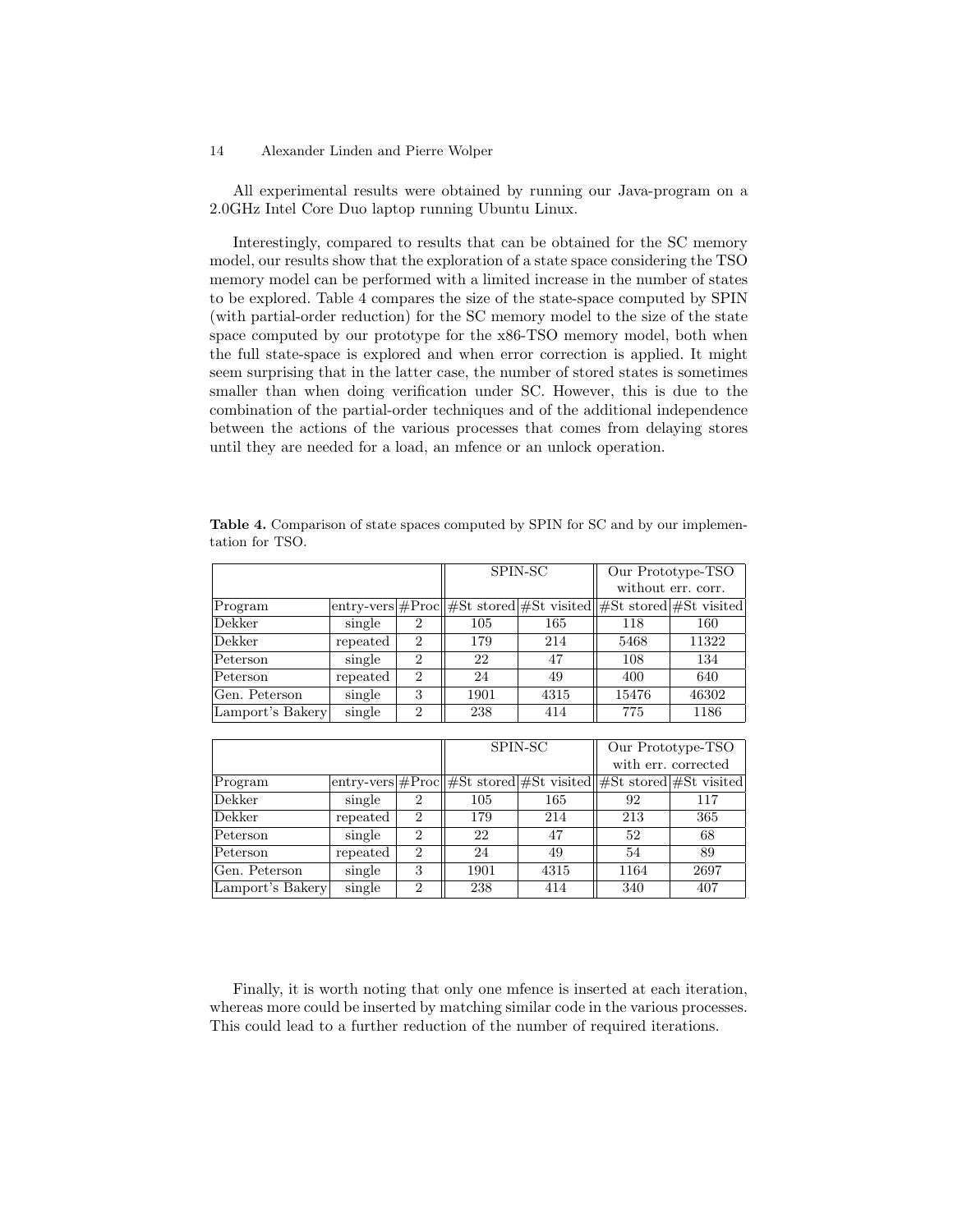# 7 Conclusions and comparison with other work

Besides our work, several fence insertion algorithms have been proposed. The main originality of our approach is that it is based on a tool that can analyze cyclic programs under x86-TSO and thus that it can infer fence insertion in this context.

In [21] a fence insertion algorithm described as "maximal permissive", i.e. producing an algorithm with the least possible set of restrictions on its behaviors, is proposed. The approach is based on bounded model-checking. It works by propagating through the state graph constraints that represent relaxations that could be removed by an mfence. Once an undesirable state is reached, one can use the associated constraints in order to determine how to make that state unreachable. This approach cannot be applied to cyclic programs and it is not compatible with partial-order reductions, which does not make it possible to transfer it to our context.

Another automatic fence insertion algorithm, using bounded model-checking is given in [23]. This approach is targeted to programs written in  $C\#$ , whose memory model is more relaxed than SC, and hence can lead to surprises when programs are ported to a non SC environment. They use the maxflow-mincut algorithm [24] to decide where to insert memory fences in oder to ensure that error states are not reached. No claim is made about the minimality of the set of inserted fences. Along related lines, [25, 26] considers the Java language and aims at preserving its semantics when the program is run under a memory model that is more relaxed then the one specified in the Java model.

A less automatic approach was presented in [11], in which the tool could find errors, print the corresponding traces, but leave it to the programmer to decide where to insert memory fences. This approach can only handle finite exploration graphs.

Less directly related work on guaranteeing correct execution under TSO includes [27], which shows that under special conditions, such as the triangular race freedom introduced in [28], all behaviors possible in TSO are also possible in SC. However, we are not aware of any automated tool to detect triangular races and achieve freedom of these races. Furthermore, even if a program includes a triangular race this does not imply that it will have incorrect behaviors, with respect to a safety property, under a relaxed memory model.

As conclusions, we first claim that we have shown that with the right combination of techniques (automata for representing buffer contents and partial-order reductions), using explicit state enumeration to verify programs under relaxed memory models can be done with limited penalty compared to verification under SC. Retrospectively, this is not really surprising since using store buffers introduces a lot of independence, which is tamed by the partial-order methods. Our second claim is that we have shown that this can be effectively exploited in order to find which memory synchronization operations need to be introduced to guarantee that correctness is preserved when moving a program from SC to x86-TSO.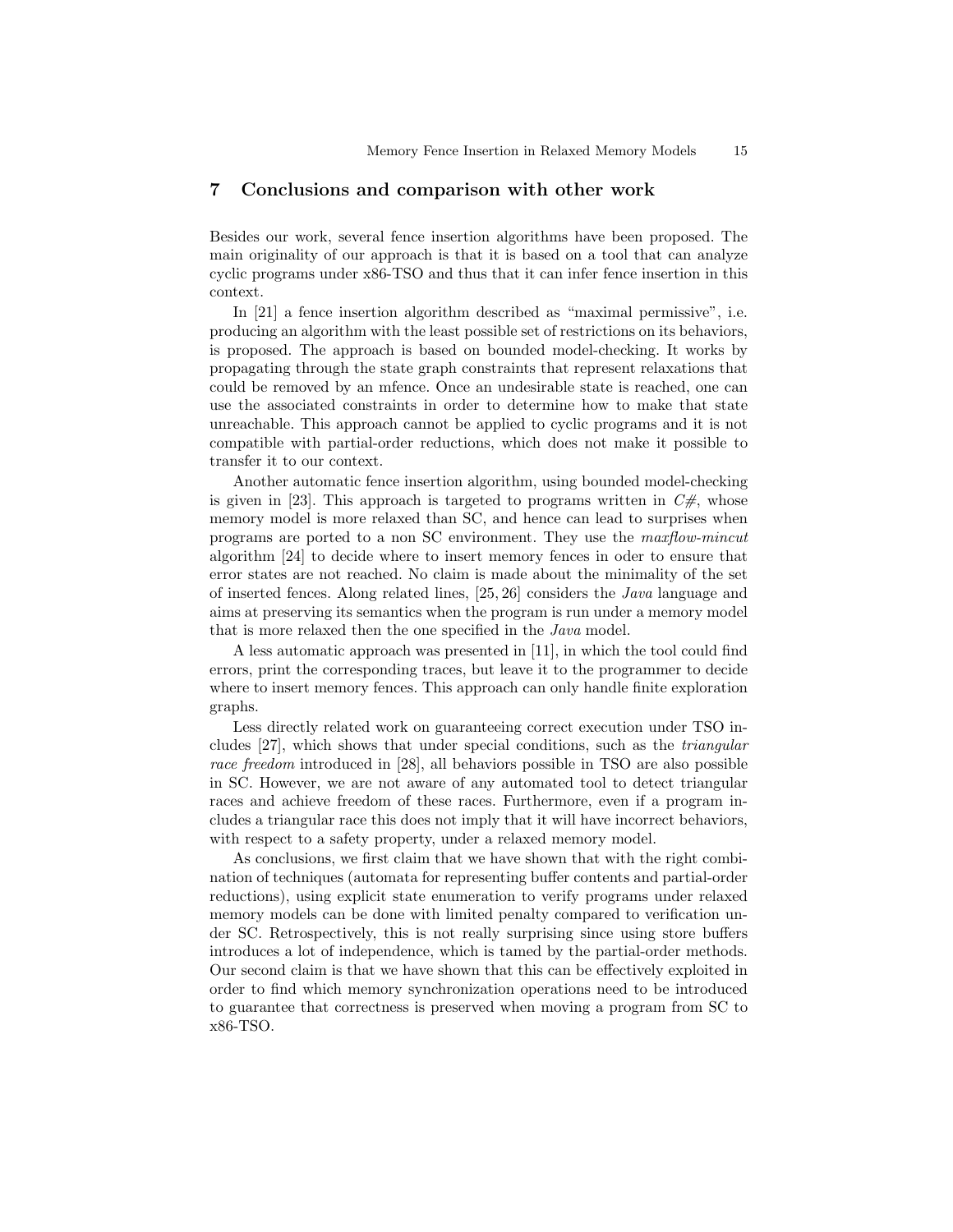# References

- 1. Holzmann, G.J.: The SPIN Model Checker: Primer and Reference Manual. Addison-Wesley Professional (September 2003)
- 2. Lamport, L.: How to Make a Multiprocessor Computer That Correctly Executes Multiprocess Programs. IEEE Trans. Computers 28(9) (1979) 690–691
- 3. SPARC International, Inc., C.: The SPARC architecture manual: version 8. Prentice-Hall, Inc., Upper Saddle River, NJ, USA (1992)
- 4. SPARC International, Inc., C.: The SPARC architecture manual (version 9). Prentice-Hall, Inc., Upper Saddle River, NJ, USA (1994)
- 5. Sewell, P., Sarkar, S., Owens, S., Nardelli, F.Z., Myreen, M.O.: x86-TSO: a rigorous and usable programmer's model for x86 multiprocessors. Commun. ACM 53 (July 2010) 89–97
- 6. Linden, A., Wolper, P.: An Automata-Based Symbolic Approach for Verifying Programs on Relaxed Memory Models. In: Proceedings of the 17th international SPIN conference on Model checking software. SPIN'10, Berlin, Heidelberg, Springer-Verlag (2010) 212–226
- 7. Boigelot, B., Godefroid, P., Willems, B., Wolper, P.: The Power of QDDs (Extended Abstract). In Hentenryck, P.V., ed.: Static Analysis, 4th International Symposium, SAS '97, Paris, France, September 8-10, 1997, Proceedings. Volume 1302 of Lecture Notes in Computer Science., Springer (1997) 172–186
- 8. Godefroid, P.: Partial-Order Methods for the Verification of Concurrent Systems - An Approach to the State-Explosion Problem. Volume 1032 of Lecture Notes in Computer Science. Springer (1996)
- 9. Burnim, J., Sen, K., Stergiou, C.: Sound and complete monitoring of sequential consistency in relaxed memory models. Technical Report UCB/EECS-2010-31, EECS Department, University of California, Berkeley (Mar 2010)
- 10. Atig, M.F., Bouajjani, A., Burckhardt, S., Musuvathi, M.: On the verification problem for weak memory models. In Hermenegildo, M.V., Palsberg, J., eds.: Proceedings of the 37th ACM SIGPLAN-SIGACT Symposium on Principles of Programming Languages, POPL 2010, Madrid, Spain, January 17-23, 2010, ACM  $(2010)$  7–18
- 11. Burckhardt, S., Alur, R., Martin, M.M.K.: Checkfence: checking consistency of concurrent data types on relaxed memory models. In Ferrante, J., McKinley, K.S., eds.: Proceedings of the ACM SIGPLAN 2007 Conference on Programming Language Design and Implementation, San Diego, California, USA, June 10-13, 2007, ACM (2007) 12–21
- 12. Burckhardt, S., Musuvathi, M.: Effective Program Verification for Relaxed Memory Models. In Gupta, A., Malik, S., eds.: Computer Aided Verification, 20th International Conference, CAV 2008, Princeton, NJ, USA, July 7-14, 2008, Proceedings. Volume 5123 of Lecture Notes in Computer Science., Springer (2008) 107–120
- 13. Jonsson, B.: State-space exploration for concurrent algorithms under weak memory orderings: (preliminary version). SIGARCH Comput. Archit. News 36 (June 2009) 65–71
- 14. Intel Corporation: Intel®64 and IA-32 Architectures Software Developer's Manual. Specification (2007)
- 15. Owens, S., Sarkar, S., Sewell, P.: A better x86 memory model: x86-TSO. In Berghofer, S., Nipkow, T., Urban, C., Wenzel, M., eds.: Theorem Proving in Higher Order Logics, 22nd International Conference, TPHOLs 2009, Munich, Germany, August 17-20, 2009. Proceedings. Volume 5674 of Lecture Notes in Computer Science., Springer (2009) 391–407